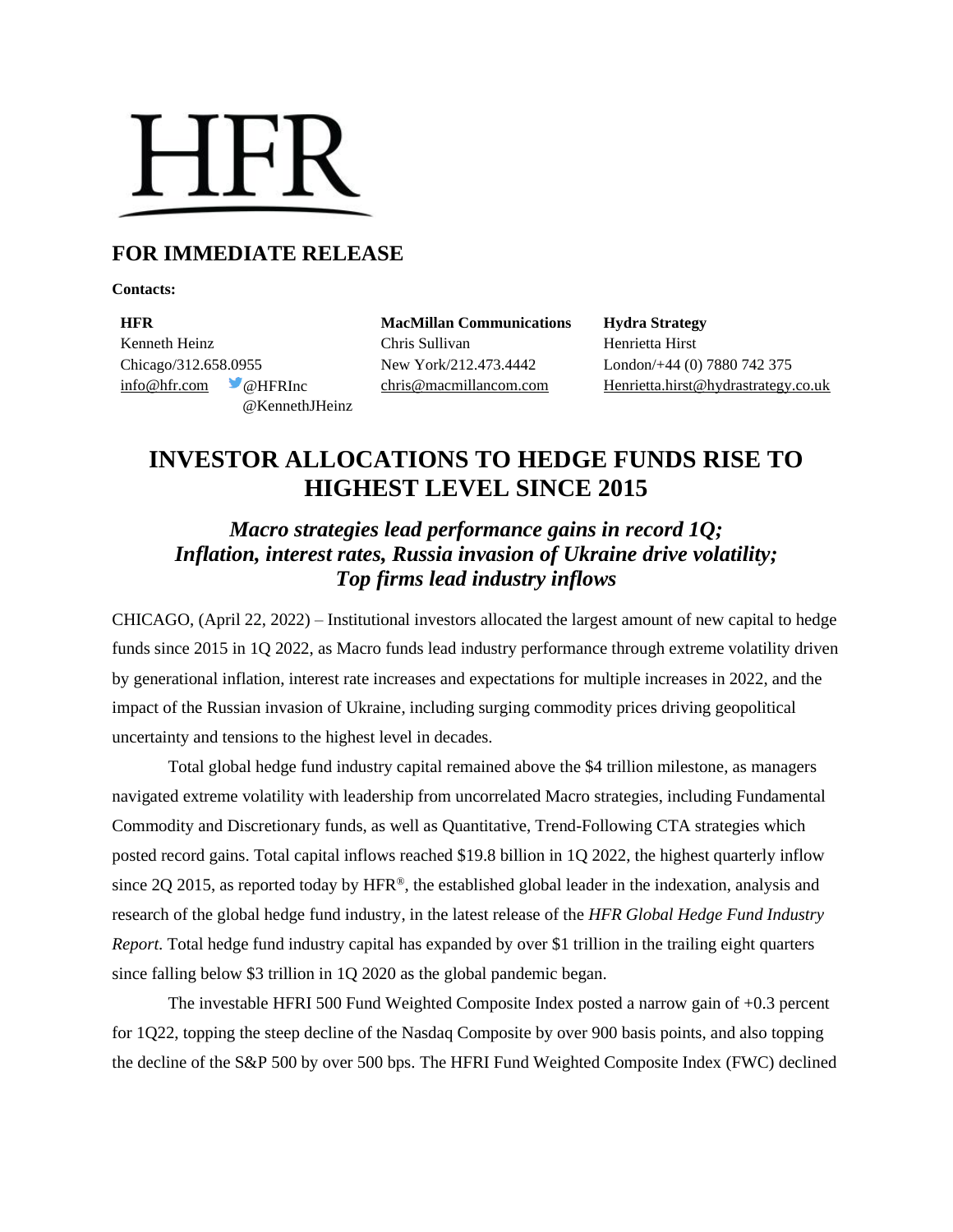-0.78 percent for 1Q22, inclusive of a +1.4 percent return in March and following a gain of +10.16 percent in 2021.

Strategy asset increases were led by uncorrelated Macro strategies, which grew by \$40 billion in 1Q22 on strong performance-based gains to end the quarter at \$677.8 billion AUM. Macro sub-strategy inflows and asset increases were led by quantitative, trend-following CTA strategies, as investors allocated \$3.3 billion of net new capital to CTA's, which produced performance-based gains of \$27.8 billion to end 1Q22 with \$336.9 billion AUM. The investable HFRI 500 Macro Index vaulted +9.1 percent in 1Q, driven by the HFRI 500 Macro: Systematic Diversified Index, which soared +11.7 percent, and the HFRI 500 Macro: Commodity Index, which surged a record +24.0 percent in 1Q22, leading all strategies and sub-strategies for the quarter.

With interest rate volatility reaching extreme levels in 1Q22, capital managed by credit- and interest rate-sensitive fixed income-based Relative Value Arbitrage (RVA) strategies increased by \$14.9 billion in 1Q22, ending the quarter with \$1.035 trillion AUM. RVA managers navigated not only a sharp increase in interest rates, but also a yield curve inversion, the highest inflation in 40 years, a sharp increase in sovereign default risk, an intra-quarter flight to quality reversal of interest rate increases, and expectations for additional rate increases in 2022. Multi-Strategy funds led RVA sub-strategies with performance-based gains of \$11.9 billion, as well as in net asset inflows, receiving \$6.4 billion of new investor capital. The investable HFRI 500 Relative Value Index gained +1.73 percent in 1Q22, led by the HFRI 500 RV: Multi-Strategy Index, which surged +7.1 percent.

Event-Driven (ED) strategies, which categorically focus on out of favor, often heavily-shorted, deep value equity and credit positions, led strategy capital inflows for 1Q, though gains were offset by performance-based declines. Investors allocated \$12.8 billion in new capital to ED strategies in 1Q, as total ED capital held steady at \$1.1 trillion, trailing only Equity Hedge as the largest strategy area of industry capital. ED sub-strategy inflows were led by Special Situations and Distressed sub-strategies, with these receiving \$6.2 and \$5.6 billion, respectively, of net new capital in 1Q22. The investable HFRI 500 Event-Driven Index declined -2.1 percent in 1Q, while the HFRI Event-Driven (Total) Index fell -1.4 percent, though sub-strategy losses were partially offset by a +1.1 percent gain in the HFRI ED: Merger Arbitrage Index.

Total capital invested in Equity Hedge (EH) strategies declined in 1Q22, as minor inflows were offset by large performance-based declines. Total EH capital fell by \$46.8 billion despite an investor inflow of \$1.9 billion, driving total EH capital down to \$1.18 trillion, as managers navigated intense volatility and rapidly evolving market cycles, including the Russian invasion of Ukraine, generational inflation, and rising interest rates. EH sub-strategy net asset inflows were led by Fundamental Value and Multi-Strategy in 1Q22, with these receiving estimated net allocations of \$1.9 and \$1.6 billion,